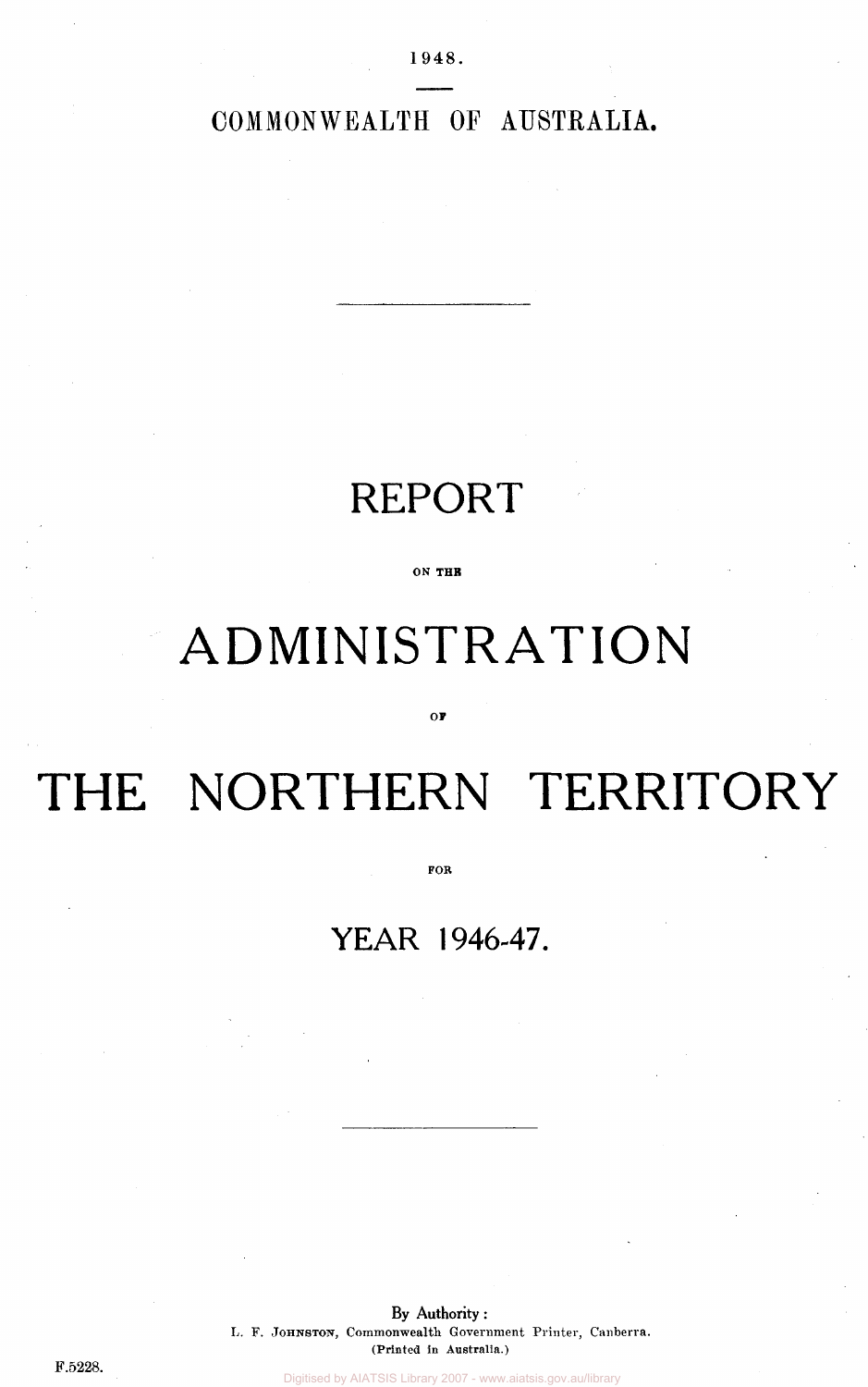## CONTENTS.

 $\mathcal{L}^{\text{max}}$ 

#### REPORT OF THE ADMINISTRATOR.

PAGE.

 $\ddot{\phantom{0}}$ 

|                                     |                                                           |                      |                        |                        |                        |               |                        |                      |                                                | PAGE.                   |
|-------------------------------------|-----------------------------------------------------------|----------------------|------------------------|------------------------|------------------------|---------------|------------------------|----------------------|------------------------------------------------|-------------------------|
| 1. General<br>$\dddot{\phantom{0}}$ | $\sim$ .                                                  | $\ddot{\phantom{a}}$ | $\sim$ $\sim$          | $\ddot{\phantom{0}}$   | $\sim$ $\sim$          | $\sim$ $\sim$ | $\ddot{\phantom{a}}$ . | $\ddot{\phantom{0}}$ | $\ddotsc$<br>$\ddot{\phantom{1}}$ .            | 3                       |
| 2. Registrar-General of Titles      |                                                           | $\sim$ $\sim$        | $\ddot{\phantom{a}}$ . | $\sim$ $\sim$          | $\sim$ $\sim$          | $\sim$ $\sim$ | $\sim$ $\sim$          | $\sim$ $\sim$        | $\sim$ $\sim$<br>$\sim$ $\sim$                 | $\overline{\mathbf{f}}$ |
| 3. Police<br>$\ddotsc$              | $\ddot{\phantom{a}}$                                      | $\sim$ $\sim$        | $\sim$ $\sim$          | $\ddot{\phantom{a}}$ . | $\ddot{\phantom{a}}$ . | $\sim$ $\sim$ | $\sim$ $\sim$          | $\ddot{\phantom{a}}$ | $\ddot{\phantom{a}}$ .<br>$\sim$ $\sim$        | $\ddagger$              |
| 4. Animal Industry                  | $\ddot{\phantom{a}}$ .                                    | $\ddot{\phantom{0}}$ | $\ddot{\phantom{a}}$   | $\ddot{\phantom{a}}$ . | $\sim$ $\sim$          | $\sim$ $\sim$ | $\sim$ $\sim$          | $\ddot{\phantom{a}}$ | $\sim$ $\sim$<br>$\ddot{\phantom{a}}$          | $5 - 8$                 |
| 5. Mining<br>$\sim$ $\sim$          | $\sim$ $\sim$                                             | $\sim$ $\sim$        | $\sim$ $\sim$          | $\sim$ $\sim$          | $\ddot{\phantom{0}}$ . | $\sim$ $\sim$ | $\sim$ $\sim$          | $\sim$ $\sim$        | $\sim$ $\sim$<br>$\ddot{\phantom{0}}$          | $8 - 11$                |
| 6. Education<br>$\sim 1$            | $\ddot{\phantom{a}}$                                      | $\ddot{\phantom{0}}$ | $\sim$ $\sim$          | $\ddot{\phantom{a}}$ . | $\sim$ $\sim$          | $\ddotsc$     | $\ddot{\phantom{a}}$ . | $\ddot{\phantom{0}}$ | $\ddot{\phantom{a}}$<br>$\ddot{\phantom{a}}$   | $11 - 14$               |
| 7. Patrol Service                   | $\sim$ $\sim$                                             | $\ddotsc$            | $\sim$ $\sim$          | $\sim$ $\sim$          | $\sim$ $\sim$          | $\sim$ $\sim$ | $\sim$ $\sim$          | 144                  | $\ddot{\phantom{a}}$<br>$\sim$ $\sim$          | 14                      |
| 8. Pearling<br>$\sim 100$           | $\sim$ $\sim$                                             | $\sim$ $\sim$        | $\sim$ $\sim$          | $\sim$ $\sim$          | $\sim$ $\sim$          | $\sim$ $\sim$ | $\sim$ $\sim$          | $\sim$ $\sim$        | $\ddot{\phantom{0}}$<br>$\ddot{\phantom{0}}$   | -14                     |
| 9. Native Affairs                   | $\mathbb{Z}^{\mathbb{Z}}$                                 | $\sim$ $\sim$        | $\sim$ $\sim$          | $\ddot{\phantom{1}}$ . | $\sim$ $\sim$          | $\sim 10^7$   | $\sim$ $\sim$          | $\ddotsc$            | $\ddot{\phantom{a}}$ .<br>$\sim$ $\sim$        | $14 - 17$               |
| 10. Lands and Surveys               |                                                           | $\sim$ $\times$      | $\sim$ $\sim$          | $\sim$ $\sim$          | $\sim$                 | $\sim$ $\sim$ | $\ddot{\phantom{1}}$ . | $\sim$ $\sim$        | $\sim$ $\sim$<br>$\ddotsc$                     | 17                      |
| 11. Population                      | $\mathcal{L}^{\text{max}}$ and $\mathcal{L}^{\text{max}}$ | $\sim$ $\sim$        | $\sim$ $\sim$          | $\sim$ $\sim$          | $\sim$ $\sim$          | $\sim$ $\sim$ | $\sim$ $\sim$          | $\sim$ $\sim$        | $\ddotsc$<br>$\ddot{\phantom{a}}$ .            | 18                      |
| 12. Municipal and Housing           |                                                           | $\sim$ $\sim$        | $\sim$ $\sim$          | $\sim$ $\sim$          | $\sim$ $\sim$          | $\sim 10$     | $\sim$ $\sim$          | $\ddot{\phantom{a}}$ | $\ddot{\phantom{1}}$ .<br>$\ddot{\phantom{0}}$ | 18                      |
|                                     |                                                           |                      |                        |                        |                        |               |                        |                      |                                                |                         |
|                                     |                                                           |                      |                        |                        |                        |               |                        |                      |                                                |                         |

 $\sim$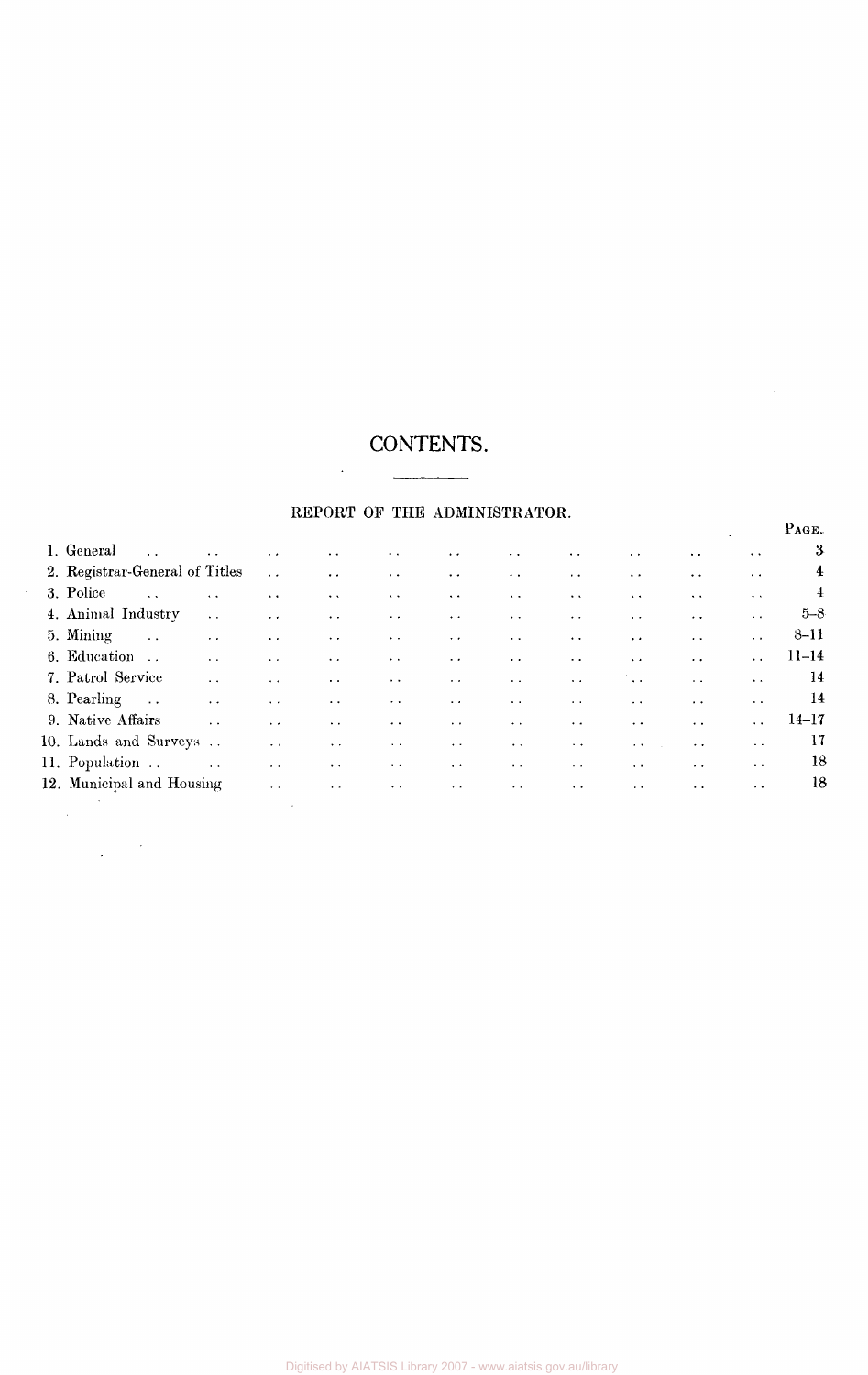#### Darwin,

1st June, 1948.

The Honorable the Minister for the Interior,

Department of the Interior,

#### Canberra, A.C.T.

SIR,

I have the honour to present my first official report as Administrator of the Northern Territory.

I took up my appointment on 1st July, 1946, but, as you are aware, I spent some six weeks prior to that date in the Territory and took every opportunity to move around the area and visit as many of the districts as was possible. I then took over duties from the Government Secretary, who was Acting Administrator.

During this year I have endeavoured to cover all districts of the Northern Territory by air and by road, and I am pleased to inform you that I have been successful in meeting most of the inhabitants in the further remote areas which are normally inaccessible to the every-day traveller.

My main object for the first year of appointment was to look into the system of administration, and to ascertain whether the two major pursuits of the Territory, pastoral and mining, were being developed along the right lines.

I found it necessary to re-organize the Northern Territory Administration Branch proper, which re-organization has taken place to the great benefit, not only to the public servants working in the Administration, but to the residents of the Territory as a whole.

With regard to the two major pursuits, I am sure that with the appointment of the Director of Lands and the Director of Mines, these two important branches will function quite efficiently as there is already a framework which can be enlarged upon and be utilized to good purpose. I have no doubt that these two main branches will become even more solid as the years progress.

The Native Affairs Branch has had appointed to its service, Mr. F. H. Moy, M.B.E., as Director, and I am very happy to report that this officer has shown great promise already in his important position controlling aboriginal welfare in the Northern Territory, with its many and varied aspects.

The veterinary service of the Northern Territory was handed over from the Commonwealth Department of Health to this Administration during this year. This service, now known as the Animal Industry Division, is ably controlled by Lt.-Col. A. L. Rose, O.B.E., who will have eventually a staff of six veterinary officers serving under him. I have handed over to this Branch the whole control of stock routes, provision of bores on stock routes, as well as the normal functions of veterinary services. I am very pleased to state that this new branch is functioning excellently. I have every faith in a very successful future under the control of Lt.-Col. Rose.

The Branch is still situated in Alice Springs, and I consider it will remain there for probably three years before eventually transferring its head-quarters to Darwin.

All the Branches have now been transferred to Darwin with the exception of the Mines Branch, Courts and the Animal Industry Division.

I am sure that I can do no better for this first report than to summarize hereunder the various activities of the Branches, their progress and their success or otherwise as I see it. My future reports will follow this pattern of a brief summary in the general report with the various Branch reports being forwarded to your Department to be held there for reference or for distribution to interested persons.

#### 1. GENERAL.

During the year the Northern Territory was visited by a number of people from all parts of the world.

Outstanding among these visitors were Their Royal Highnesses the Duke and Duchess of Gloucester, who remained in the Northern Territory from the 15th August, on which day the Royal Party arrived in Darwin, until their departure for Canberra from Alice Springs on 25th August. Visits were made to Koolpinyah Station, Katherine, Manbulloo and Elsey Stations, Daly Waters and Tennant Creek. His Royal Highness again passed through Darwin by air, staying overnight at the Residency on 17th-18th January, 1947.

The distinguished American lecturer and explorer, Captain Carl von Hoffman, and party, arrived in Darwin on 5th September, and later travelled overland to Adelaide, securing motion picture and letterpress material, the tour being sponsored by the Department of Information.

From the 5th to the 9th November, Sir Harold Clapp remained in the Territory and visited inland centres.

F.5228.—2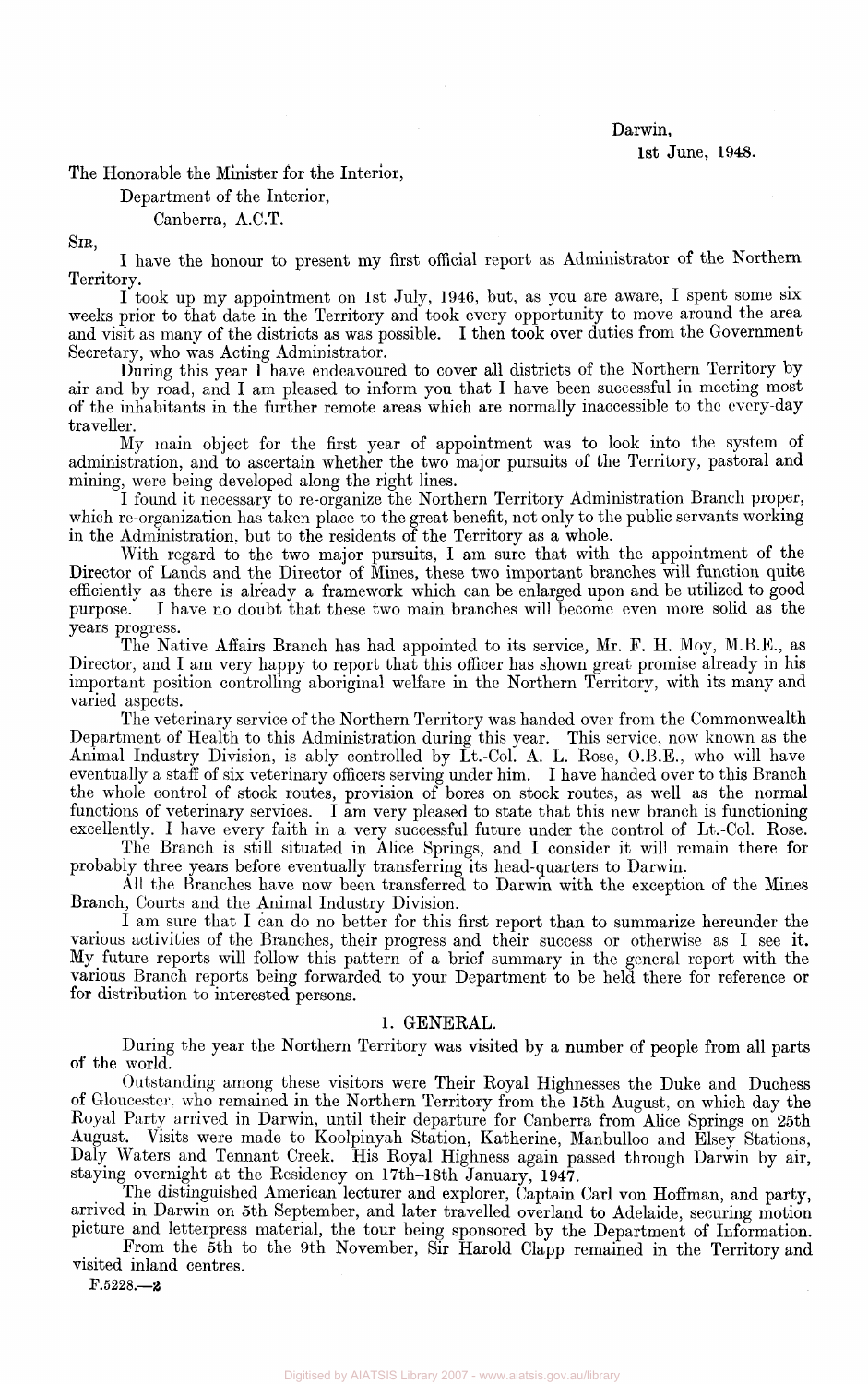run on sound, educational lines and is under the control of a capable committee. Treasury has been approached with a view to making available a subsidy of £250 per year to each approved pre-school centre.

#### GENERAL.

Although the teachers have been working under major difficulties, not only have they been teaching very efficiently but they have been raising interest in education, and parents' and school committees are now functioning in the major schools. The standard of work in the schools for the past twelve months reflects great credit upon the teachers and all who are supporting them. It is hoped that the Alice Springs School, in particular, will have a very high percentage of passes in the coming Intermediate Examination of South Australia.

#### 7. PATROL SERVICE.

There is only one vessel in the Patrol Service at present, the *Kuru,* which is a converted Navy motor launch and was taken over from the Royal Australian Navy in June, 1946, and arrived in Darwin early in July.

During her first twelve months' service, the *Kuru* has covered the whole of the Northern Territory coastline and has steamed a distance of 8,141 nautical miles.

Seaborne activity on the coast has been nil, with the exception of a few small vessels bought from Commonwealth Disposals and which are proceeding to the eastern States.

#### 8. PEARLING.

Pearling has not yet been resumed in the Northern Territory, and I understand the sole reason is the shortage of suitable craft. Once craft are available, then crews will be obtained. It has been decided that indenturing of labour may be permitted for the pearling industry under special conditions.

Two vessels have operated from Darwin, neither vessel, though, being completely fitted for pearling, and they were manned with amateur crews. These vessels failed to find any shell and eventually proceeded away from Darwin again.

Interest has been taken in pearling from Darwin by firms which are already operating from Broome in Western Australia and from Thursday Island, but nothing definite is as yet known of their intentions.

#### 9. NATIVE AFFAIRS.

The year under review was essentially one of re-organization of all Native Affairs Branch functions which had been carried out in a severely restricted form by a skeleton staff with limited facilities during the war period.

When the Department of the Army relinquished supervision of natives from settlements which they had established, the Branch was faced with a rather difficult problem because those settlements were situated in localities quite unsuited for further development. Early demolition and abandonment was decided upon, and the establishment of new settlements to accommodate natives was resolved. At the end of this year a definite solution had been reached by the creation of four new settlements, the purchase of a pastoral property and considerable development of other settlements which had been retained from prior to the war.

Five hundred half-caste women and children who had been evacuated to Missions and settlements in southern States, and who had returned to the Territory in April, 1946, have now been repatriated fully to missions and homes in rural areas. Families who resided in Darwin before the war have been provided with accommodation in the town area or with dwellings in the Bagot Reserve, but all problems of rehabilitation have not been confined to natives formerly in Army employ or who were evacuated to southern areas.

Prior to the war a large proportion of mission station natives had lived a nomadic and natural life, but their sudden introduction to European food and amenities and their impact with large numbers of Service personnel created an additional problem and the missions have not seemed as though they are capable of a ready solution to this problem, mainly because they themselves are suffering under severe disabilities owing to lack of staff, supplies and transport facilities. During this coming year I anticipate that much progress and development will be made with these natives, as the missions have now been informed that they are to work in close collaboration with the Native Affairs Branch and every prospect exists for considerable improvement, when I hope that normal conditions will prevail.

#### STAFF.

Mr. F. H. Moy, M.B.E., was appointed Director of Native Affairs on 14th November, 1946, *vice* Mr. E. W. P. Chinnery retired. Mr. Moy immediately set about inspections of all Native Affairs' functions, settlements and mission stations which entailed extensive travel by road, sea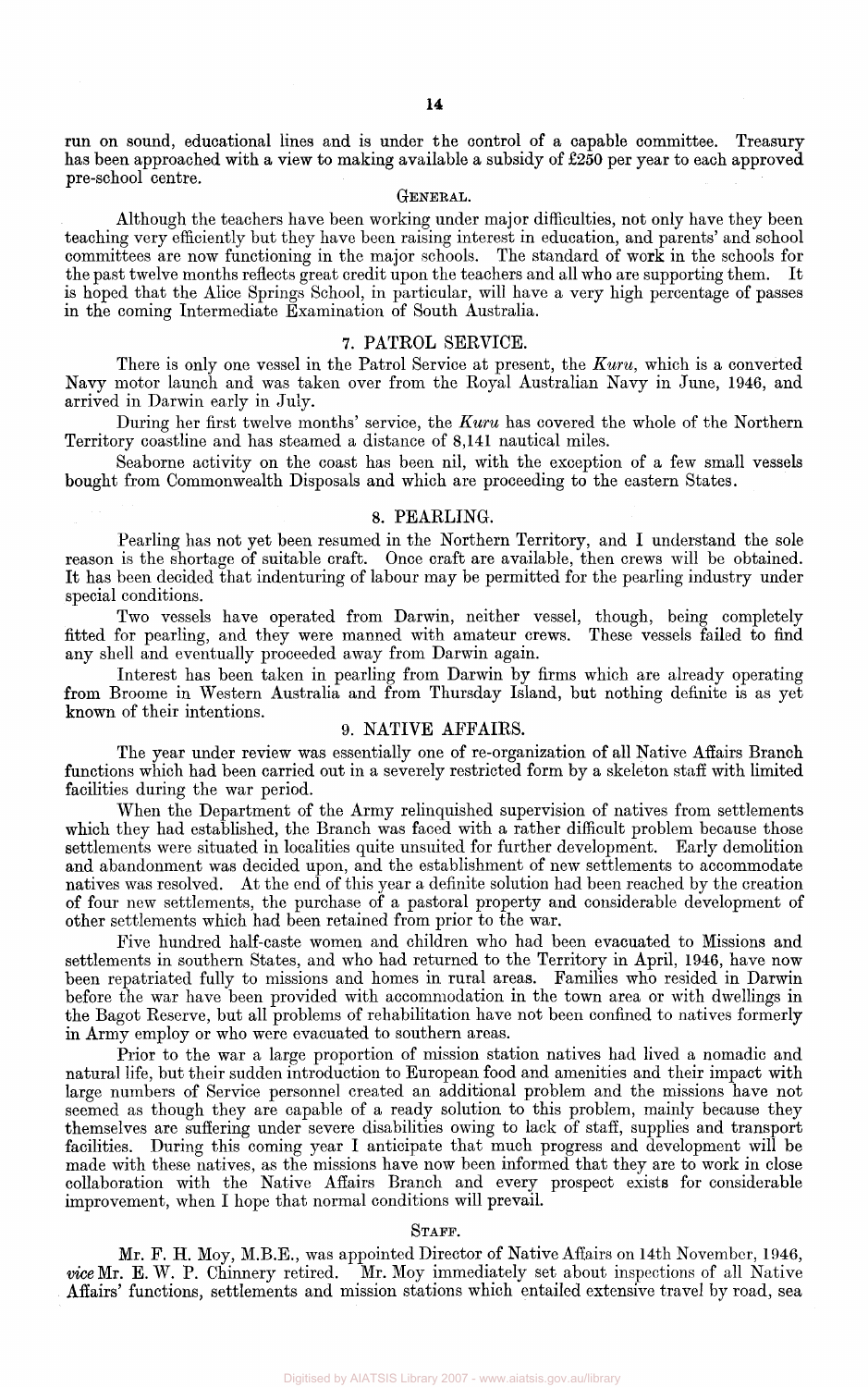and air. Resulting from these investigations, a definite policy of welfare in all its phases was determined which follows very closely my own appreciation of Native Affairs' policy, and this means that the policy will be implemented in the forthcoming year by the inauguration of new projects and amendments to legislation.

Mr. V. G. Carrington, District Officer, Alice Springs, who had deputised for the Director of Native Affairs in the southern division, left Alice Springs on 7th May, 1947, for Brisbane, and this work in the southern district has been carried out by Mr. W. McCoy, Superintendent of the Bungalow Half-Caste Institution, who was appointed Acting Patrol Officer on 5th August, 1946.

Mr. E. Syms was appointed manager of the newly-acquired Beswick Cattle Station on 15th April, 1947.

Early in 1947 Patrol Officer Sweeny commenced a five months' course of special duty at the Sydney University and this course will be attended by all the Cadet Patrol Officers in turn, with, I am sure, a marked degree of improvement in their efficiency to fit them for their future work as Patrol Officers.

In common with the other Administration Branches, a complete re-organization of the Native Affairs Branch was carried out, and I am sure that in the future this Branch will not suffer from the lack of permanent officers which, in the past, has entailed important field and executive functions being performed by temporary employees.

#### LEGISLATION.

No amendment to existing legislation was effected during the year, although recommendations have been made with the object of abolishing the Aboriginal Medical Benefit Fund. An amendment to the Principal Ordinance to provide improved conditions of employment of aboriginals in the mining industry was finalized and new conditions controlling employment of aboriginals in the pastoral industry have also been determined. Workmen's compensation for aboriginal employees and native courts legislation also reached the drafting stage. All these amendments and improvements I hope to bring forward as legislation within the coming year.

#### BUFFALO SHOOTING INDUSTRY.

Following reports concerning the employment of female aboriginals in the buffalo shooting industry, a full investigation was made and the following remedial measures were introduced :-

- *(a)* Employment of female aboriginals prohibited.
- *(b)* Licences to employ aboriginals will be cancelled if male aboriginal employees are not adequately paid and maintained.
- (c) Patrol Officers will undertake intensive supervision of buffalo shooting camps and will thoroughly investigate all aspects of the industry.

Results of such observations will provide me with a basis to amend legislation concerning the employment of aboriginals in this industry, but it may take some time before all aspects can be examined as the shooters are remote from police supervision and Native Affairs' control, and are inaccessible for long periods of the year.

#### ABORIGINAL RESERVES.

On 27th June, 1947, I approved that an area of 845 square miles, situated on the Victoria River, south of Wave Hill Station, should be proclaimed an aboriginal reserve. This reserve will be called the " Catfish Reserve ", and a native settlement will be established in the area at Hookers Creek. The functions of this settlement will be to serve as a haven for dependants of the natives residing on adjoining pastoral properties, serve as a centre for educational and medical facilities, and will provide scope for establishing native industry and training in pastoral pursuits, which will provide trained workers for employment in the pastoral industry.

#### FINANCIAL.

Approved estimates for the year provided for expenditure as follows :—

| Maintenance of aboriginals including the aged and infirm |                      |                      |         |  |  |  |  |
|----------------------------------------------------------|----------------------|----------------------|---------|--|--|--|--|
| Maintenance of depots and establishments and half-caste  |                      |                      |         |  |  |  |  |
| children at missions                                     |                      |                      | 19,050  |  |  |  |  |
| Assistance to native missions                            | $\ddot{\phantom{a}}$ | $\ddot{\phantom{a}}$ | 4,280   |  |  |  |  |
| Plant and equipment                                      | $\ddot{\phantom{0}}$ | $\ddot{\phantom{a}}$ | 3,470   |  |  |  |  |
| Buildings and new works, water supply, roads             |                      | $\ddot{\phantom{0}}$ | 50,831  |  |  |  |  |
|                                                          |                      |                      | 108,781 |  |  |  |  |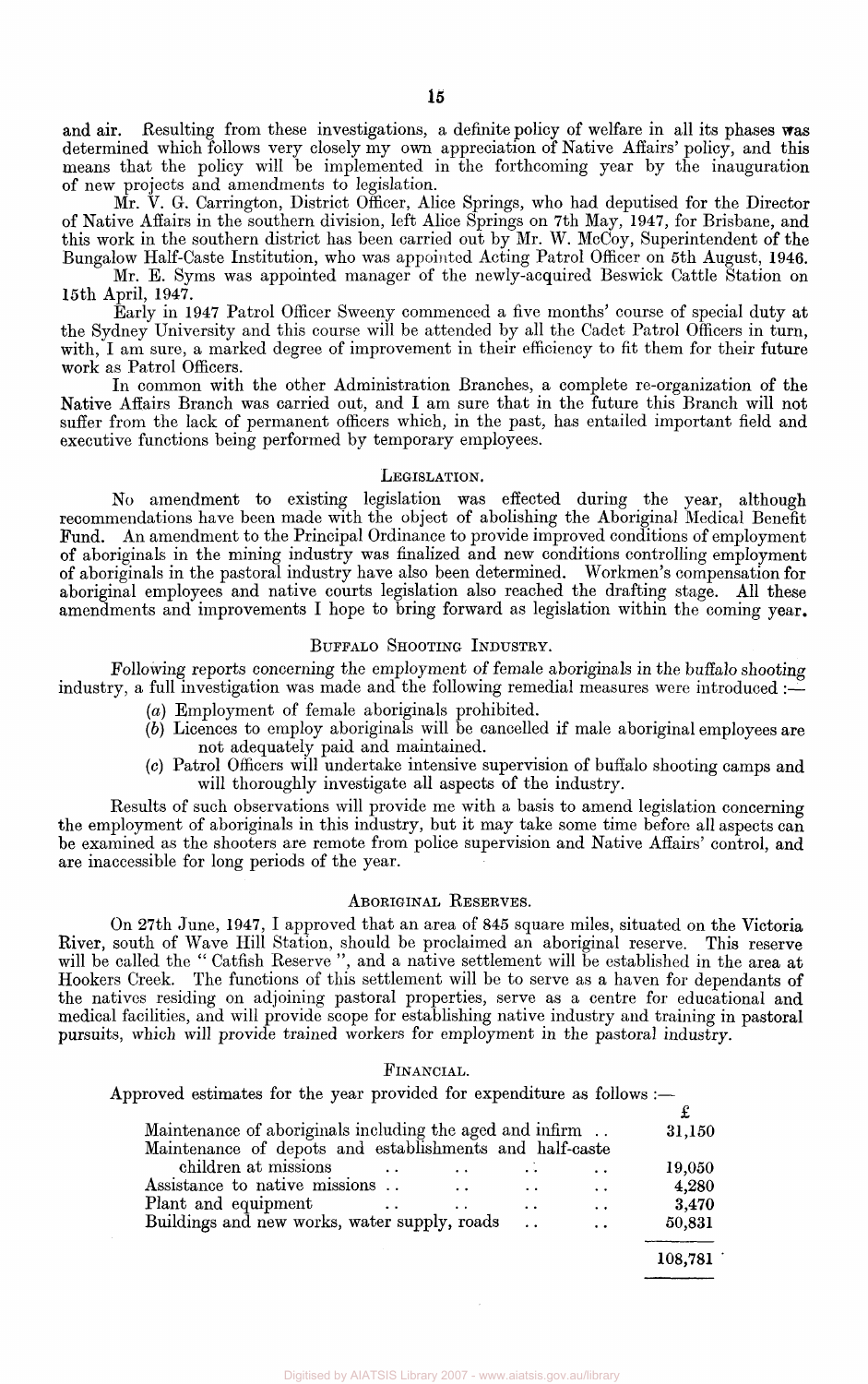#### NATIVE WELFARE—PROTECTION POLICY.

On 31st January, 1947, the Director of Native Affairs represented the Department of the Interior on a committee which met in Melbourne to discuss the welfare of aboriginals in its relation to the guided projectile range project.

On 3rd and 4th February, 1947, the Director of Native Affairs represented the Department of the Interior at a meeting of the Aboriginal Authorities of South Australia, Queensland, New South Wales, Western Australia and the Northern Territory, under the Chairmanship of Professor A. P. Elkin. This conference discussed, *inter alia,* the welfare of natives in the Northern Territory and the development of native training under the Commonwealth Reconstruction Training Scheme.

#### MISSIONS.

The return of the half-caste children of the Methodist faith to Croker Island was effected early this year and the mission is now endeavouring to carry out its functions which were disturbed by the evacuation due to the war. Many improvements have already been effected, including an extensive garden scheme and new buildings.

The female inmates of the Roman Catholic Half-Caste Mission at Melville Island, who were returned there last year from Hawker, South Australia, have settled down very well. The mission has purchased a number of Sidney Williams huts to provide extra dormitory and school accommodation. A plan of technical training for the boys has been formulated and will be put into effect when the equipment is obtainable.

The St. Mary's Church of England Hostel at Alice Springs was declared an Aboriginal Institution for the maintenance, custody and care of half-castes in December this year, and under the care of Deaconess Heath has rendered excellent service to half-caste children of Alice Springs. This hostel is controlled by the Australian Board of Missions.

The Aborigines Inland Mission has established a half-caste mission and creche at the Bagot Aboriginal Reserve and this reserve also functions as a hostel for half-caste women employed in the Darwin area. Miss Shankleton has rendered valuable service to this community, both in the capacity of Superintendent of the Mission and as Native Welfare Worker. Native Affairs Branch is responsible for the rationing and clothing of the inmates, whilst provision of staff is the Mission's responsibility.

The half-caste children at the Mulgoa Church of England Half-caste Home in New South Wales have not yet been returned to the Territory as it was originally intended that accommodation would be provided for them at Groote Eylandt. However, I have suggested that they be accommodated at the Church of England Hostel, Alice Springs, and looked after by the Australian Board of Missions. This matter will receive consideration and the whole subject should be finalized during this coming year.

In December, 1946, permission was granted for two members of the Baptist Union of Australia to commence welfare work at the Yuendumu Inland Settlement, at Mount Doreen.

#### NATIVE SETTLEMENTS.

The purchase of Beswick Cattle Station was finalized in April this year, and an experienced cattle man has been appointed as manager. In the initial stages the station will produce beef for supply to native settlements in the northern division, but my aim is that ultimately this station will be developed as a training centre for aboriginals to fit them for employment in the cattle-raising industry and allied pursuits.

Considerable equipment has been purchased for the Snake Bay Native Settlement and my intention here is to establish a complete saw-milling project on Melville Island centre at Snake Bay. A timber survey has proved that sufficient cypress timber stands exist to supply Darwin with good sawn timber for many years to come. I can see no reason why this project will not become one of the most successful of any undertaken by the Native Affairs Branch. I expect the mill will be producing sawn cypress for Darwin rebuilding in this coming year.

Four bores have been sunk and equipped at the Haasts Bluff Native Settlement. I intend to purchase cattle next year to graze on this reserve. Considerable improvements have been carried out in the matter of accommodation for staff and gardens for inmates.

As mentioned previously, the Bagot Reserve is used now for half-caste inmates because I have removed the aboriginal population to a selected site at Berrimah, on which an abandoned Royal Australian Air Force camp was located. It is intended to proclaim the new site as an aboriginal reserve shortly and this reserve will be used as a lodging-place for aboriginals employed in the Darwin area and also as a transit depot for aboriginals passing through Darwin.

New buildings have been erected at the Yuendumu Native Settlement and water reticulation facilities for gardens and domestic use have been provided. An aerodrome has also been constructed and a modern wireless transceiver set installed.